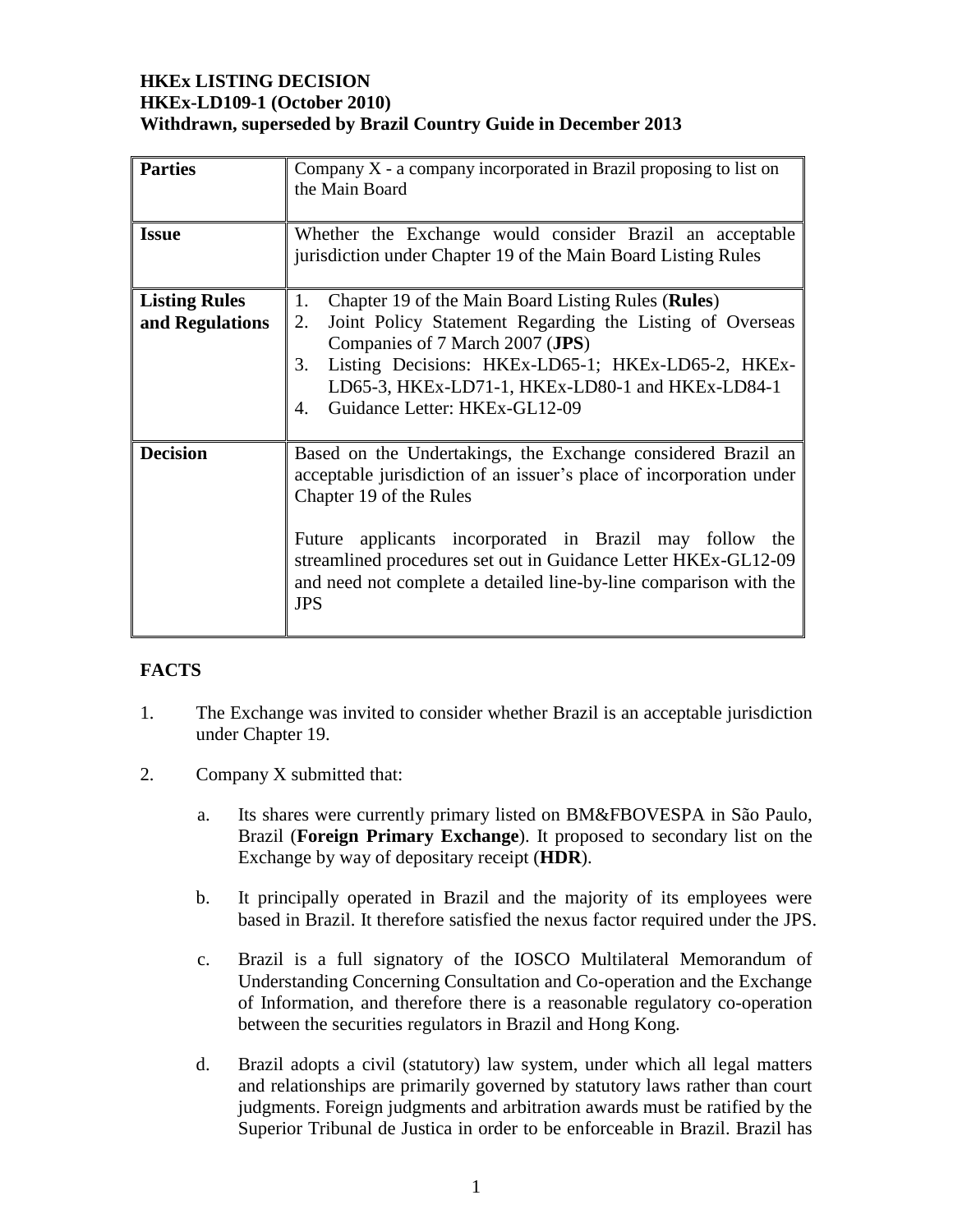ratified various conventions to enhance execution of foreign judgments and arbitration awards.

3. Company X submitted a comparison table (**Comparison Table**) of the Hong Kong Companies Ordinance (**HKCO**) and Brazilian laws and regulations, mainly the Brazilian Federal Law 6.404/76 (**Corporations Act**) on shareholder protection matters based on the JPS framework as supplemented by Guidance Letter HKEx-GL12-09.

#### **APPLICABLE LISTING RULES, REGULATIONS AND PRINCIPLES**

- 4. All listing applicants must ensure that they are able to and will comply with the Rules, the Securities and Futures Ordinance and the Hong Kong Codes on Takeovers and Mergers and Share Repurchases (**Takeovers Codes**).
- 5. Chapter 19 provides a general framework for overseas companies seeking a listing on the Exchange. In particular, under Rule 19.05(1)(b), when considering primary listing of securities of an overseas issuer, the Exchange reserves the right to be satisfied that the overseas issuer is incorporated in a jurisdiction which offers at least equivalent standards of shareholder protection in Hong Kong.
- 6. Where the Exchange believes that the overseas issuer's jurisdiction of incorporation does not provide standards equivalent to Hong Kong, it may approve the listing of the overseas issuer if it makes the variations to its constitutive documents the Exchange requires (see Note to Rule 19.05(1)).
- 7. The JPS formalised this process by setting out a list of shareholder protection areas the Exchange takes into account.
- 8. The standards in the JPS were compared against the standards of different overseas jurisdictions in Listing Decisions HKEx-LD65-1, HKEx-LD65-2, HKEx-LD65-3, HKEx-LD71-1, HKEx-LD80-1 and HKEx-LD84-1.
- 9. Guidance Letter HKEx-GL12-09 sets out streamlined procedures for listing overseas companies. Under it, a potential applicant can benchmark the shareholder protection standards in its home jurisdiction to any one of the recognised or accepted jurisdictions, instead of benchmarking to Hong Kong.

#### **ANALYSIS**

10. Where an applicant proposes to change its corporate practices (e.g., by amending its constitutive document or administrative procedures) to achieve equivalence with Hong Kong shareholder protection standards, there may be more than one acceptable way to do so. The Exchange does not prescribe the method used.

#### *Matters under JPS*

11. As Company X was already a publicly listed company, the Exchange accepted that requiring it to amend its articles of association (**Articles**) to achieve equivalent shareholder protection standards would be too burdensome. The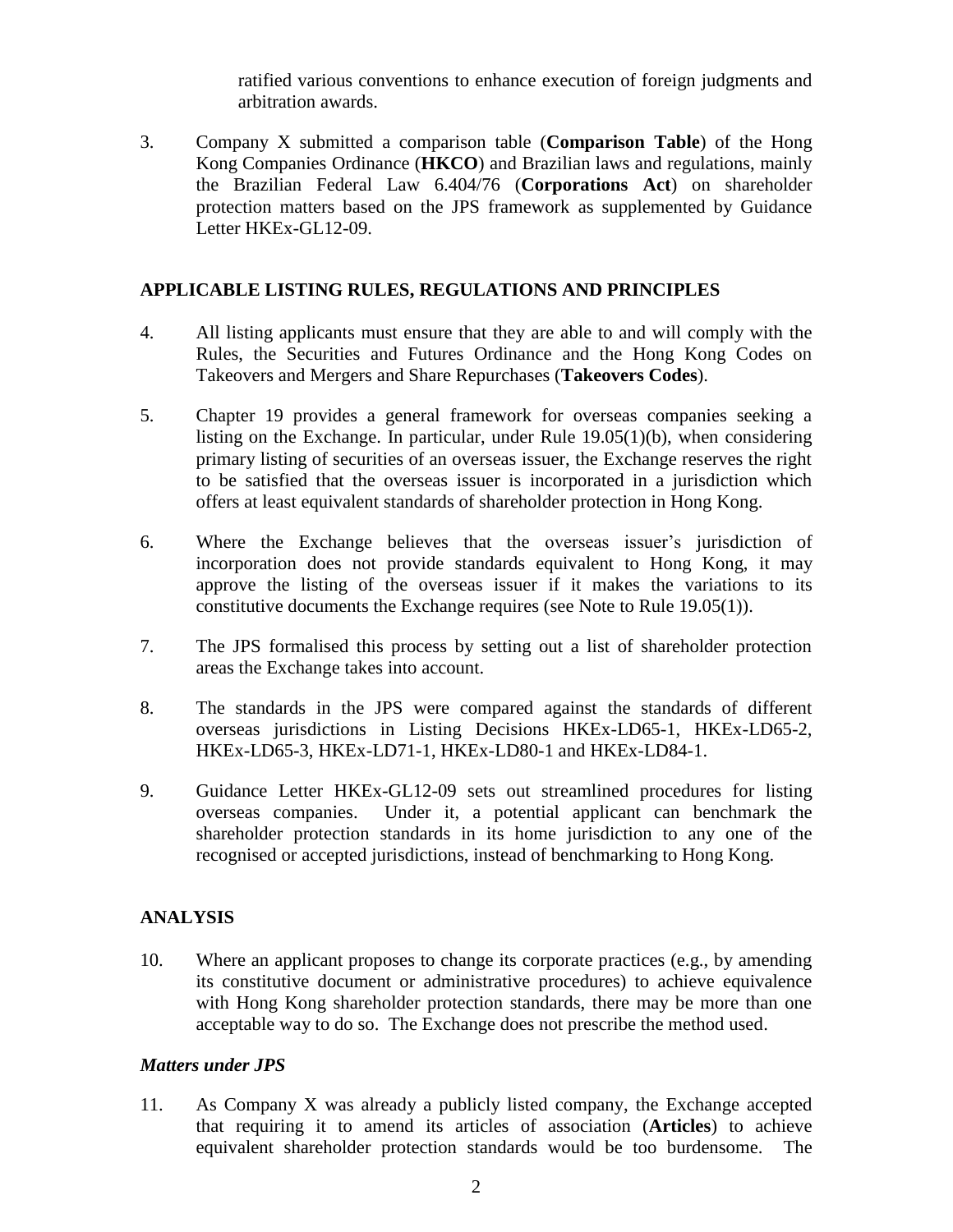Exchange agreed that Company X could satisfy the equivalence requirement by providing undertakings (**Undertakings**) (on JPS matters Items 1(e), 2(c), 2(e) and 3(d), please see Attachment I) which would be disclosed in the prospectus and in the manner as required by the Exchange to ensure that investors would be fully informed of those Undertakings after listing.

- 12. Although there would remain certain differences (stated in paragraphs 12 to 23 below) in the shareholder protection standards under Hong Kong and Brazilian laws, Company X considered that shareholder protection standards under Brazilian laws were comparable to those in Hong Kong.
- 13. Company X submitted the differences between the Hong Kong and Brazilian legal regimes under the JPS framework. Some of the major differences are highlighted as follows:

#### *Items 1(a), (b) & (d) of the JPS - Voting threshold*

- 14. Under the HKCO, certain shareholder resolutions require not less than threequarter majority vote of shareholders (**Special Resolution**). These include amendment to the constitutive documents (Item 1(a) of the JPS), variation of rights to a class of shares (Item 1(b) of the JPS) and voluntary winding up (Item 1(d) of the JPS).
- 15. Under Brazilian laws:

 $\overline{a}$ 

- a. For Item 1(a) of the JPS Corporations Act provides that any amendment to the articles of a company may be approved by shareholders in a general meeting by way of a Simple Approval<sup>1</sup> under a Special Quorum<sup>2</sup>. Where the amendment relates to material matters (defined in Corporations Act), a Special Approval<sup>3</sup> under a Special Quorum is required.
- b. For Item 1(b) of the JPS If the proposed variation of class rights is prejudicial to the interests of the shareholders of that class, it must also be approved by a Special Approval under a Special Quorum at a separate class meeting.
- c. For Item 1(d) of the JPS For voluntary winding up, a Special Approval under an Ordinary Quorum<sup>4</sup> in a general meeting is required under the Corporations Act.
- 16. Notwithstanding the above differences, Company X considered that there would be a comparable level of shareholder protection under Brazilian laws on the basis that:

<sup>1</sup> Simple Approval means approval by a simple majority of more than 50% of the votes cast by shareholders attending the meeting in person or by proxy.

 $2$  Special Quorum means the attendance of shareholders holding at least two-thirds of the total voting shares in issue of the company who are entitled to attend and vote at the general shareholders' meeting, whether in person or by proxy.<br><sup>3</sup> Special Approval means the approval by a simple majority of more than 50% of the total voting shares in

issue of the company.

<sup>4</sup> Ordinary Quorum means the attendance of shareholders holding at least one-quarter of the total voting shares in issue of the company who are entitled to attend and vote at the general shareholders' meeting, whether in person or by proxy.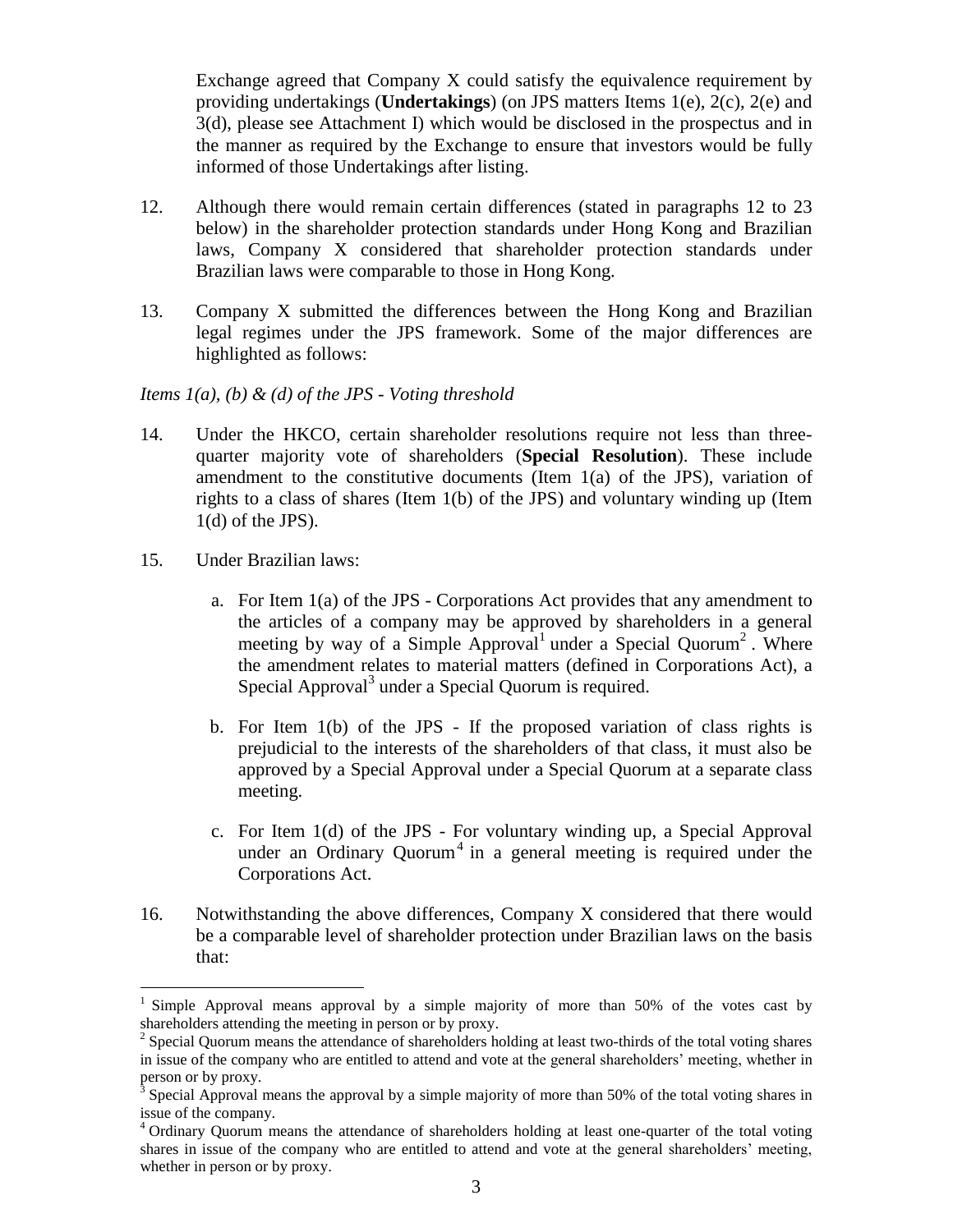- a. the Special Quorum is a more stringent requirement than would normally be required in Hong Kong; and
- b. where an amendment to the Articles concerns material matters defined under the Corporations Act, a Special Approval would be required. This threshold provides equivalence, and possibly is a more stringent requirement than the Special Resolution requirement under the HKCO.

#### *Item 3(a) of the JPS - Appointment of directors*

 $\overline{a}$ 

- 17. Under the HKCO, the appointment of a director is required to be voted on individually. In Company X's case, where more than one director is to be appointed, the appointment of all the directors is approved under a single resolution and not voted on individually.
- 18. The Corporations Act provides that shareholders representing 5% of a company's voting share capital shall have the right to request a Multiple Voting System<sup>5</sup>. Under the Multiple Voting System, the minority shareholders may have more influence over the appointment of individual directors as they could place all the votes on one candidate.

### *Items 1(f), 2(b) & (d) & 3(c) of the JPS - Information to shareholders*

- 19. Under the HKCO, shareholders are entitled to certain information rights, including:
	- a. Item 1(f) inspection of the Hong Kong share register;
	- b. Item 2(b) circulation of members' resolutions upon request;
	- c. Item 2(d) service of notices of meeting to be sent by post or given in person; and
	- d. Item 3(c) disclosure of directors' interest in notices of general meeting.
- 20. While these matters are provided for differently under Brazilian laws, Company X considered that shareholder protection would be safeguarded as:
	- a. any shareholder may inspect his own record in the register of shareholders and that HDR holders will have similar rights to inspect the HDR register under Rule 19B.16; and

 $5$  Where the multiple voting system is used, each shareholder is entitled to exercise the number of votes equal to the number of board members being appointed for each share held multiplied by the number of shares held by this shareholder (for example, if there are six board seats to be filled, a shareholder who has 10 shares will be entitled to exercise 60 votes). Shareholders are free to allocate their votes to one candidate or divide them among some or all candidates. As a result of this, the multiple voting system allows, under certain circumstances, minority shareholders to appoint directors to the board as a minority shareholder could place all his votes on one candidate which is likely to guarantee the appointment.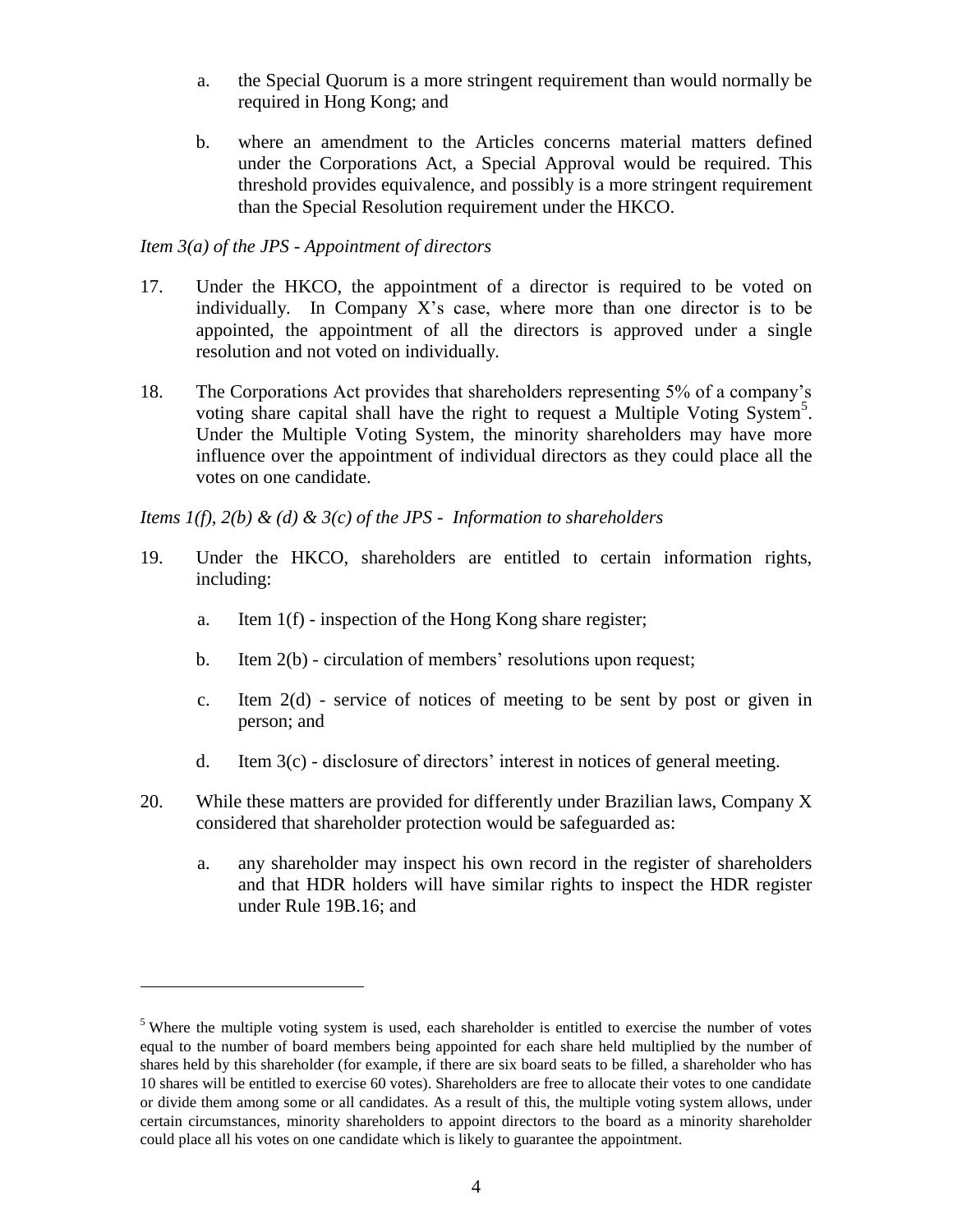- b. Company X would be required by the rules of the Foreign Primary Exchange to publish:
	- information relating to (a) any shareholder who holds 5% or more of the its shares; (b) directors and executive officers' interests in its shares; and
	- notices of general meeting which include explanatory information on each resolution proposed to be passed and any information about directors' conflicts of interests.

## *Item 4(b) of the JPS - No court process for capital reduction*

- 21. Under the HKCO, any reduction of share capital in a company must be subject to court confirmation. Under Brazilian laws, a Simple Approval by shareholders is required for a capital reduction resolution. There is no equivalent requirement under Brazilian laws and Brazilian courts do not have an established process in respect of capital reduction of companies.
- 22. There is also no provision for any court process for capital reduction in the PRC, Bermuda and Luxemburg, which are also accepted jurisdictions. Besides, Company X submitted that its shareholders also have the right to apply to court for the capital reduction to be cancelled if the principle of equal treatment of all shareholders is not followed.

### *Item 2(f) of the JPS - Right to demand a poll*

- 23. Under the HKCO, shareholders can demand a poll when it is demanded by (i) four or more shareholders; or (ii) shareholders representing 10% or more of voting shares.
- 24. The method of voting by poll is not adopted for Brazilian companies. Nonetheless, votes in general meetings of Brazilian companies are counted on the basis of 'one vote for each voting share' held by each shareholder present and voting at the meeting. This method of vote counting is similar to the arrangement of voting by poll under Hong Kong laws even though voting is conducted by a show of hands. It would have the same effect of ensuring accurate vote counting as in the case of voting by poll.

# **CONCLUSION**

- 25. The Exchange considered that Brazil is an acceptable jurisdiction under Chapter 19 of the Rules on the basis that the shareholder protection standards set out in the Comparison Table, supplemented by the Undertakings and the rule requirements of the Foreign Primary Exchange, should provide a shareholder protection level at least equivalent to Hong Kong. Disclosure would be made in Company X's prospectus of the major jurisdictional or regulatory differences between the Brazilian and Hong Kong requirements on the aspects set out in the JPS.
- 26. It would be required to submit at the time of filing its listing application: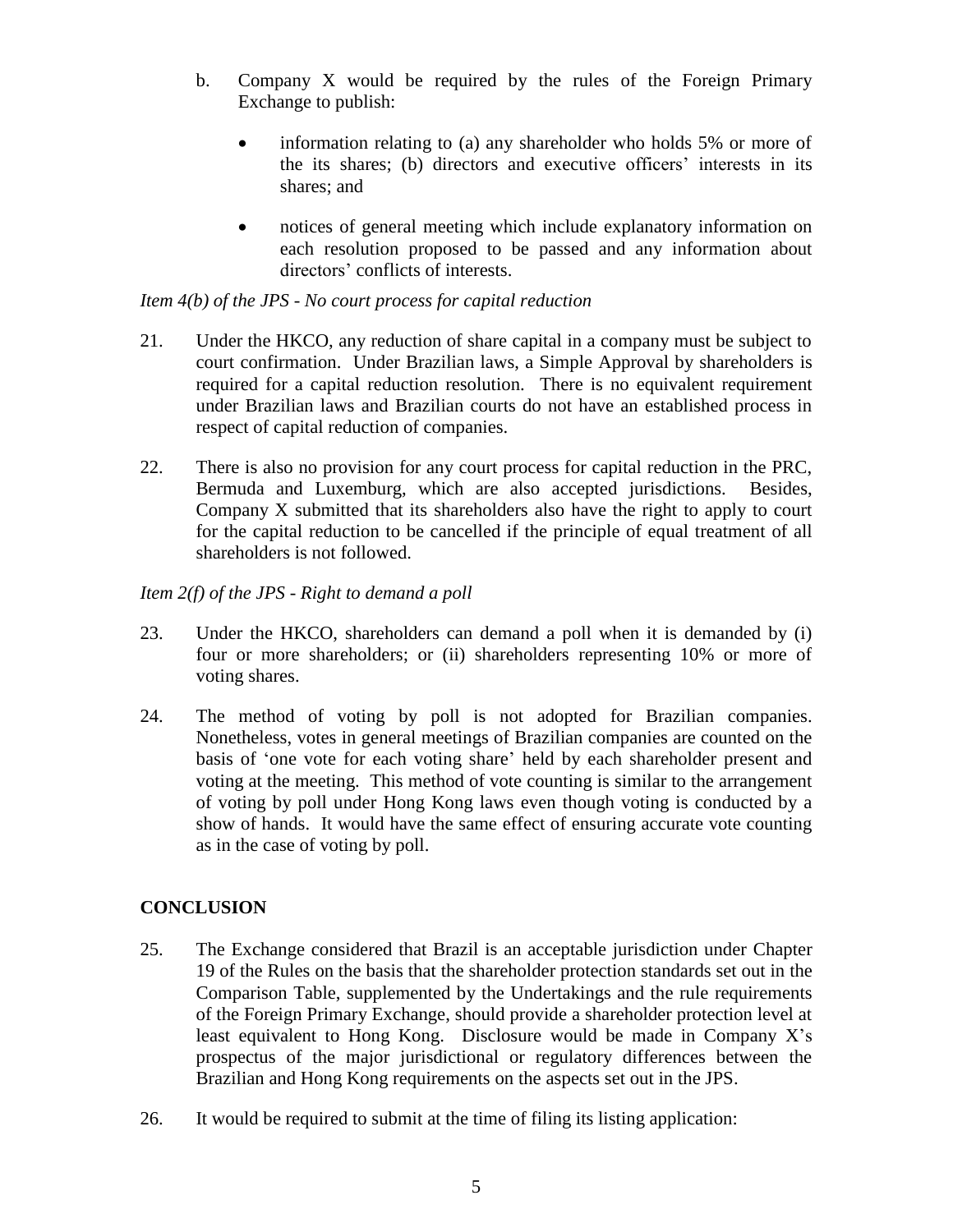- a. a confirmation from the sponsor that it has considered and reviewed all material shareholder protection areas in its due diligence review under Practice Notice 21 of the Rules and that it is independently satisfied that the shareholder protection offered in Brazil is at least equivalent to that in Hong Kong or and any one of the recognised or accepted jurisdictions; and
- b. a legal opinion and the sponsor's confirmation that its constitutive document does not contain provisions which will prevent it from complying with the Rules, the Securities and Futures Ordinance – Part XV and the Hong Kong Codes on Takeovers and Mergers and Share Repurchases, to the extent they apply.
- 27. Future applicants incorporated in Brazil may follow the streamlined procedures set out in Guidance Letter HKEx-GL12-09 and need not complete a detailed lineby-line comparison with the JPS.

### **NOTES TO ISSUERS AND MARKET PRACTITIONERS**

**For any questions relating to this Listing Decision please feel free to contact the Listing Division.**